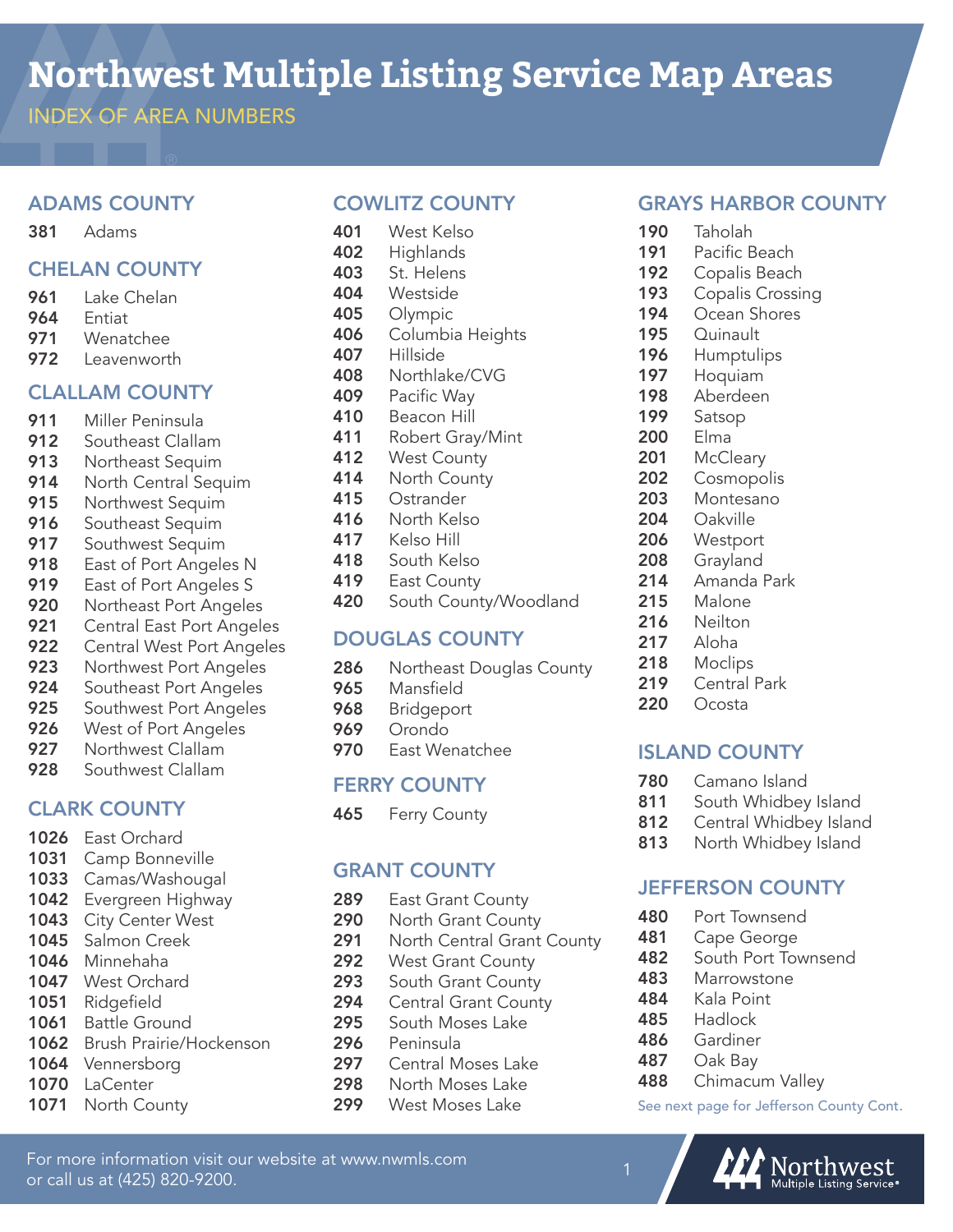# **NWMLS INDEX OF AREA NUMBERS CONTINUED**

#### JEFFERSON COUNTY CONT.

- 489 Port Ludlow
- 490 Shine
- 491 Coyle
- 492 Quilcene
- 493 Brinnon
- 494 West Jefferson County

#### KING COUNTY

- 100 Jovita/West Hill
- 110 Dash Point/Federal Way
- 120 Des Moines/Redondo
- 130 Burien/Normandy Park
- 140 West Seattle
- 300 Enumclaw
- 310 Auburn
- 320 Black Diamond/Maple Valley
- 330 Kent
- 340 Renton-Benson Hill
- 350 Renton-Highlands
- 360 Skyway Area
- 380 Southeast Seattle
- 385 SODO/Beacon Hill
- 390 Central Seattle
- 500 East Side-South of I-90
- 510 Mercer Island
- 520 Bellevue-West of 405
- 530 Bellevue-East of 405
- 540 East of Lake Sammamish
- 550 Redmond/Carnation
- 560 Kirkland/Bridle Trails
- 600 Juanita/Woodinville
- 610 Southeast Snohomish
- 700 Queen Anne/Magnolia
- 701 Belltown/Downtown
- 705 Ballard/Greenlake
- 710 North Seattle
- 715 Richmond Beach/Shoreline

For more information visit our website at www.nwmls.com

or call us at (425) 820-9200.

- 720 Lake Forest Park
- 800 Vashon Island

#### KITSAP COUNTY

- 141 South Kitsap-West Hwy 16
- 142 South Kitsap-East Hwy 16
- 143 Port Orchard
- 144 Retsil/Manchester
- 145 Seabeck/Hilly
- **146** Chico
- 147 Silverdale
- 148 West Bremerton
- 149 East Bremerton
- 150 East Central Kitsap
- 161 Hansville
- 162 Kingston
- 163 Port Gamble
- 164 Lofall
- 165 Finn Hill
- 166 Poulsbo
- 167 Suquamish
- 168 Indianola
- 170 Bainbridge Island

#### KITTITAS COUNTY

- 948 Upper Kittitas County
- 949 Lower Kittitas County

#### LEWIS COUNTY

- 426 Centralia
- 428 Adna/Pe Ell
- 430 Chehalis
- 432 Napavine
- 434 Onalaska
- 436 Morton

#### MASON COUNTY

- 171 Belfair/Hood Canal N
- 172 Mason Lake Region
- 173 South Shore Hood Canal
- 174 Harstine Island
- 175 Shelton
- 176 Agate
- 177 SW Mason County
- 178 NW Mason County
- 179 Arcadia/Kamilche
- 180 North Mason County

#### OKANOGAN COUNTY

- **620** Okanogan County
- 966 Methow Valley<br>967 Brewster/Pater
- Brewster/Pateros

### PACIFIC COUNTY

- 207 Bay Center
- 209 Tokeland
- 210 Raymond
- 211 South Bend
- 212 Menlo
- 213 Lebam
- 930 South Pacific County

#### PIERCE COUNTY

- 1 Gig Harbor
- 2 Purdy<br>3 Rosed
- **Rosedale**
- 4 Key Peninsula South

Gig Harbor North 9 Key Peninsula North 12 Anderson Island 13-25 North Tacoma 26-30 Central Tacoma

32-35 University Place/Fircrest

41 Lakewood/Tillicum

5 Fox Island

**7** Artondale<br>**8** Gig Harbo

31 Tacoma

42 Dupont 43 Steilacoom 44 Ketron Island 45-53 South Tacoma 54-62 Southeast Tacoma

**63-69** Parkland<br>**70** Fife Fife 71 Milton 72 Edgewood 73-74 Sumner

79-88 Puyallup

78 Port of Tacoma

See next page for Pierce County Cont.

Northwest<br>Multiple Listing Service

36-40 Lakewood

**6** Gig Harbor South